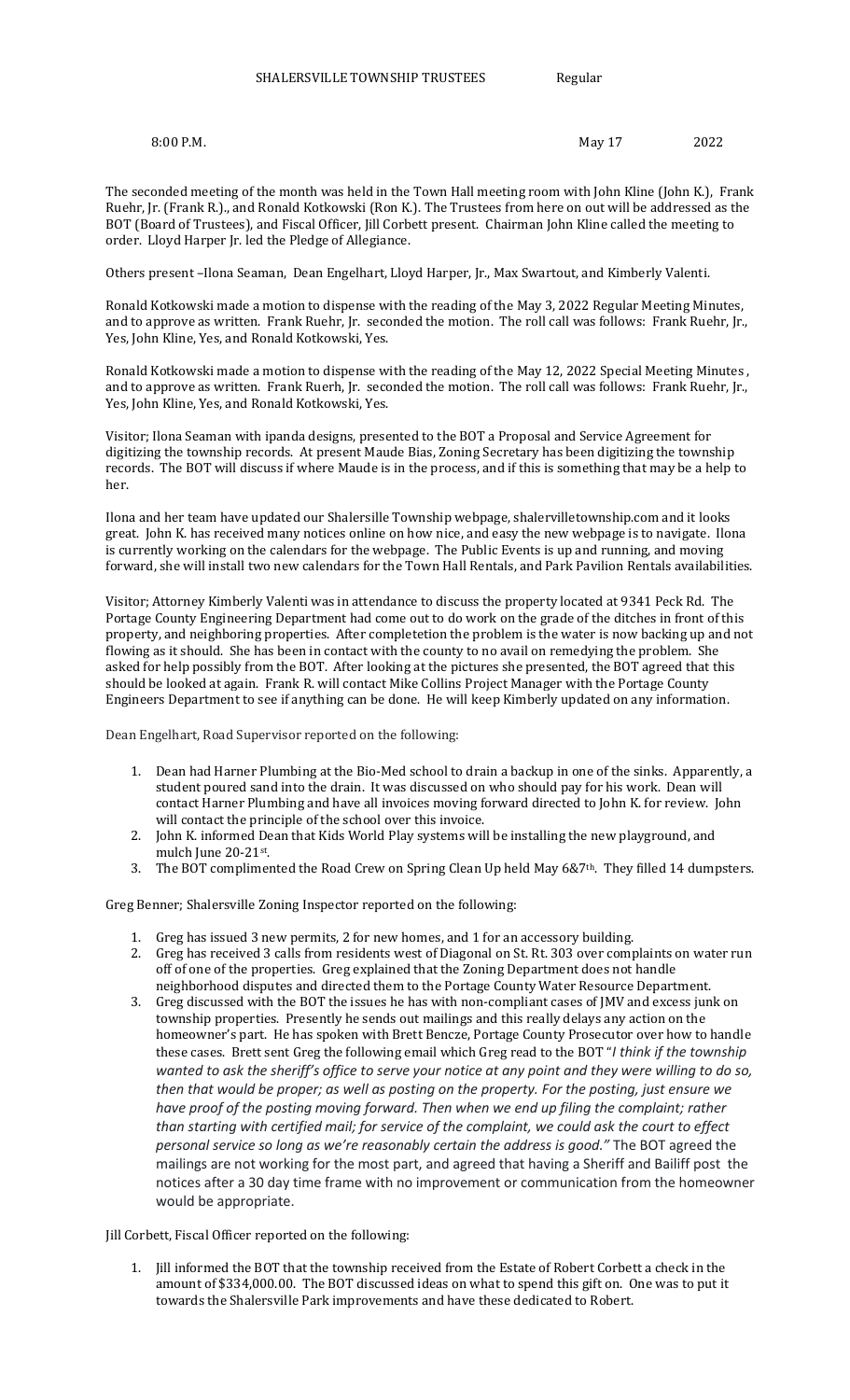8:00 P.M. 2022 2023

## Frank Ruehr, Jr., Trustee reported on the following:

- 1. Frank received an email from Mike Collins Project Manager with the Portage County Engineers Department over the OPWC Round 37 Road Grant for Cooley Rd. The 2022 application was denied. The estimated cost at that time was \$288,000 it is now estimated to cost \$332,000. Mike will reapply this application for year 2023. This will be a 50/50 split for the cost to fix and repair areas in the road, and put down a new coat of asphalt. Mike requested a Resolution from the BOT to be submitted with the application. Frank Ruehr, Jr. made a motion requesting this grant with Resolution 2022-09. John Kline seconded the motion. The roll call was as follows for Resolution 2022-09 Frank Ruehr, Jr. Yes John Kline Yes Ronald Kotkowski Yes
- 2. Frank brought up the Special August Primary Election. Jill will contact the Election Board to see about possible dates and also call Michelle Devos, who manages the rental of the hall.
- 3. Frank had the quote from H & H Land Clearing over clearing the 6 acres south of the town hall going to the Shalersville Park. This land will be used for a new parking lot, drive and possibly a new walking trail. The quote was \$22,800.00 they will clear trees, grinding of stumps and chipping. The township has not received any other quotes for this project, and the BOT would like to move forward. They can start in 3-4 weeks. John Kline made a motion to hire H & H Land Clearing to clear the 6 acres. Frank Ruehr, Jr. seconded the motion. The roll call was follows: Frank Ruehr, Jr., Yes, John Kline, Yes, and Ronald Kotkowski, Yes.
- 4. Frank informed the BOT that the Shalersville Township Memorial Parade and Services will be held on May 28th. at 10:a.m. He has been in contact with the American Legions, the CHS Band, and the Sheriff Department. John K. will post on the website and The Portager will have it posted on their website as well, portager.com.

Ronald Kotkowski, Trustee reported on the following:

1. Ron informed the BOT at the Portage County Regional Planning meeting he saw that the Ravenna Hot Stove League received a grant for \$125,000 for their playing fields. He suggested that we might also go for a grant like this for our park in the future.

John Kline, Trustee reported on the following:

- 1. John asks the BOT who will be attending the PCTA Dinner being held at the Portage County Engineer Department on May 21<sup>st</sup>. both Frank and Ron will be attending.
- 2. John has spoken with the township Attorney, Randall Hunt over drafting a Letter of Intent from the Shalersville Township Trustees for the tax abatement to the Geis Co. to develop a new building on 77 acres north of the turnpike to Bradford R. Ehrhart, President of the Portage County Development Board, Diana Fierle, Economic Development Specialist, and Christopher Meduri, Portage County Prosecuting Attorney. This will be contingent on the proposed JEDD with the City of Streetsboro.
- 3. Patrick O'Malia with the Streetsboro City Offices contacted John K. over putting out a press release on the JEDD between the City of Streetsboro and the Shalersville Township Trustees on the building the Geis Co. is building. Our Attorney, Randall Hunt, and the BOT thought this would be a good idea to get factual and informative information out there. John will have Patrick send him a draft of the article to be approved before being published.
- 4. John asked Dean Engelhart if the garbage cans are being empty at the ball fields in the park every day. Dean replied that they don't seem to be, and the trash is all over. John will contact the Baseball League again over this.

Frank R. made a motion to pay the bills. Ron K. seconded the motion. The roll call was follows: Frank Ruehr, Jr., Yes, John Kine, Yes, and Ronald Kotkowski, Yes.

|       | Sam Eisele                                | \$ | 538.47   |
|-------|-------------------------------------------|----|----------|
|       | Dean Engelhart                            | \$ | 1,970.76 |
|       | Lloyd Harper Jr.                          | S  | 1,596.69 |
|       | Harold Horner                             | \$ | 199.47   |
|       | <b>Basic NEO</b>                          | \$ | 50.00    |
|       | Basic NEO                                 | \$ | 48.51    |
|       | COSE                                      | \$ | 8,230.17 |
|       | Internal Revenue Service                  | S  | 2,813.27 |
|       | Ohio Treasurer of State                   | \$ | 464.43   |
|       | <b>Public Employees Retirement System</b> | \$ | 3,358.99 |
| 24834 | <b>Bob Noska</b>                          | S  | 250.00   |
| 24836 | Ohio Edison                               | \$ | 512.82   |
| 24837 | Cintas                                    | \$ | 382.34   |
| 24838 | De Lage Landen Financial Services         | \$ | 92.92    |
|       |                                           |    |          |